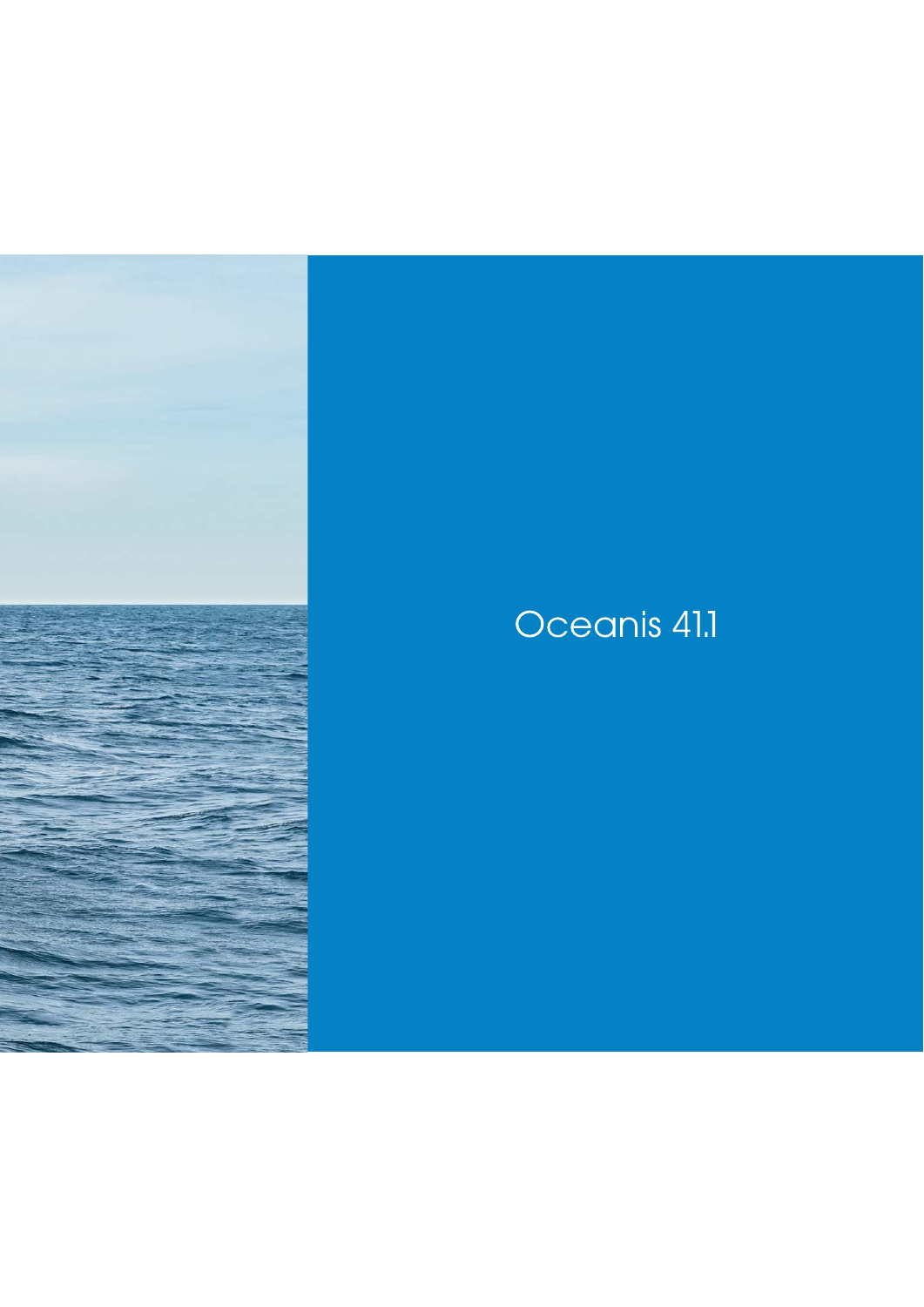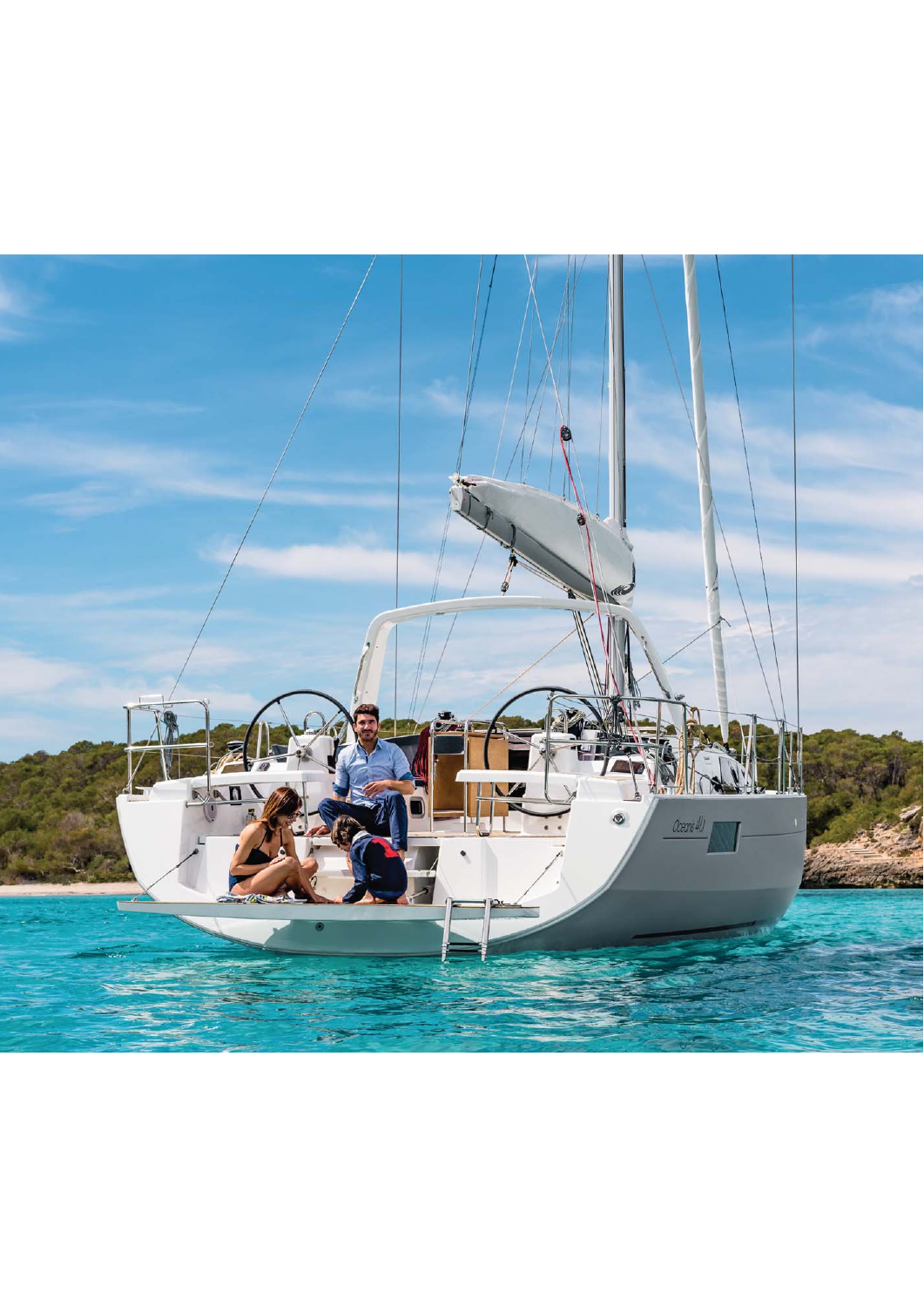### BEST IN CLASS

Benefiting directly from all the experience of the Oceanis range, the Oceanis 41.1 is a distillation of performance and intelligence. It is a best in class!

Directement bénéficiaire de toutes les expériences de la gamme Oceanis, l'Oceanis 41.1 se définit comme un concentré de performance et d'intelligence : un 'best in class'.

Frutto di tutte le esperienze della gamma Oceanis, l'Oceanis 41.1 si definisce come un concentrato di prestazione e intelligenza: un 'best in class'.

Directamente beneficiario de todas las experiencias de la gama Oceanis, el Oceanis 41.1 se define como un concentrado de eficacia e inteligencia : un 'best in class'.

Die Oceanis 41.1, die alle Erfahrungen unserer renommierten Modellreihe vereint, ist ein Konzentrat von Performance und Intelligenz, und segelt somit in der Kategorie "Best-in-class".

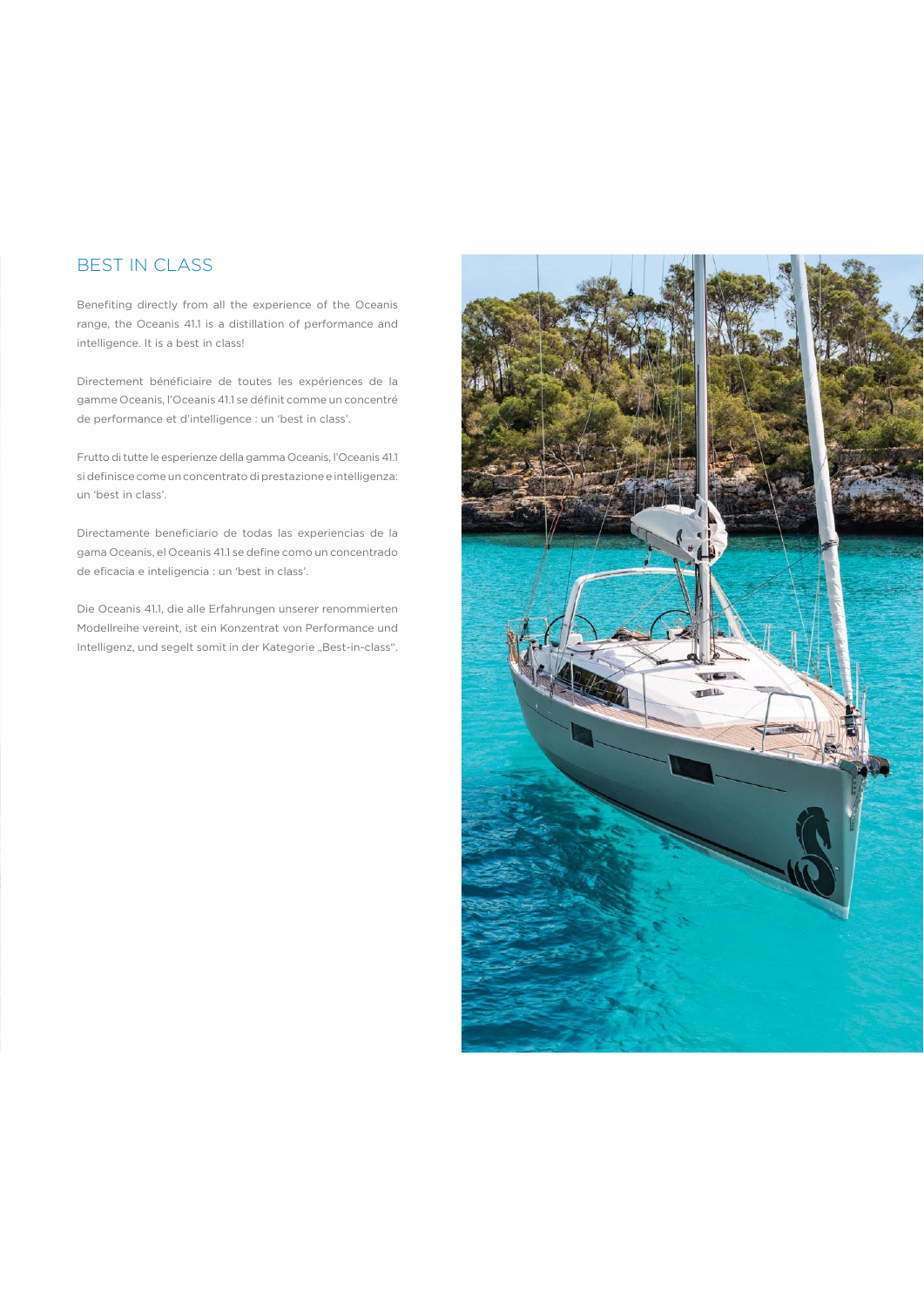



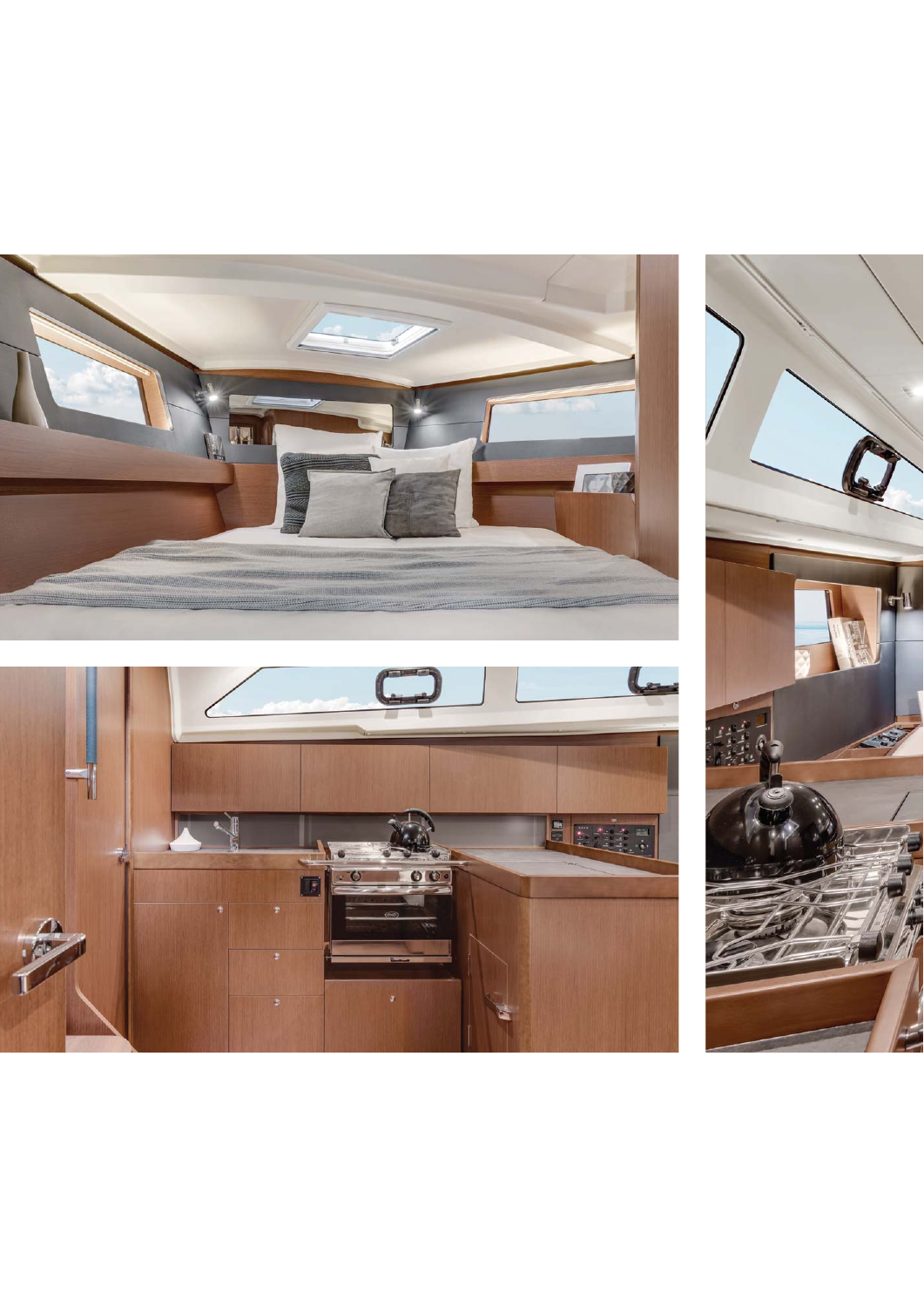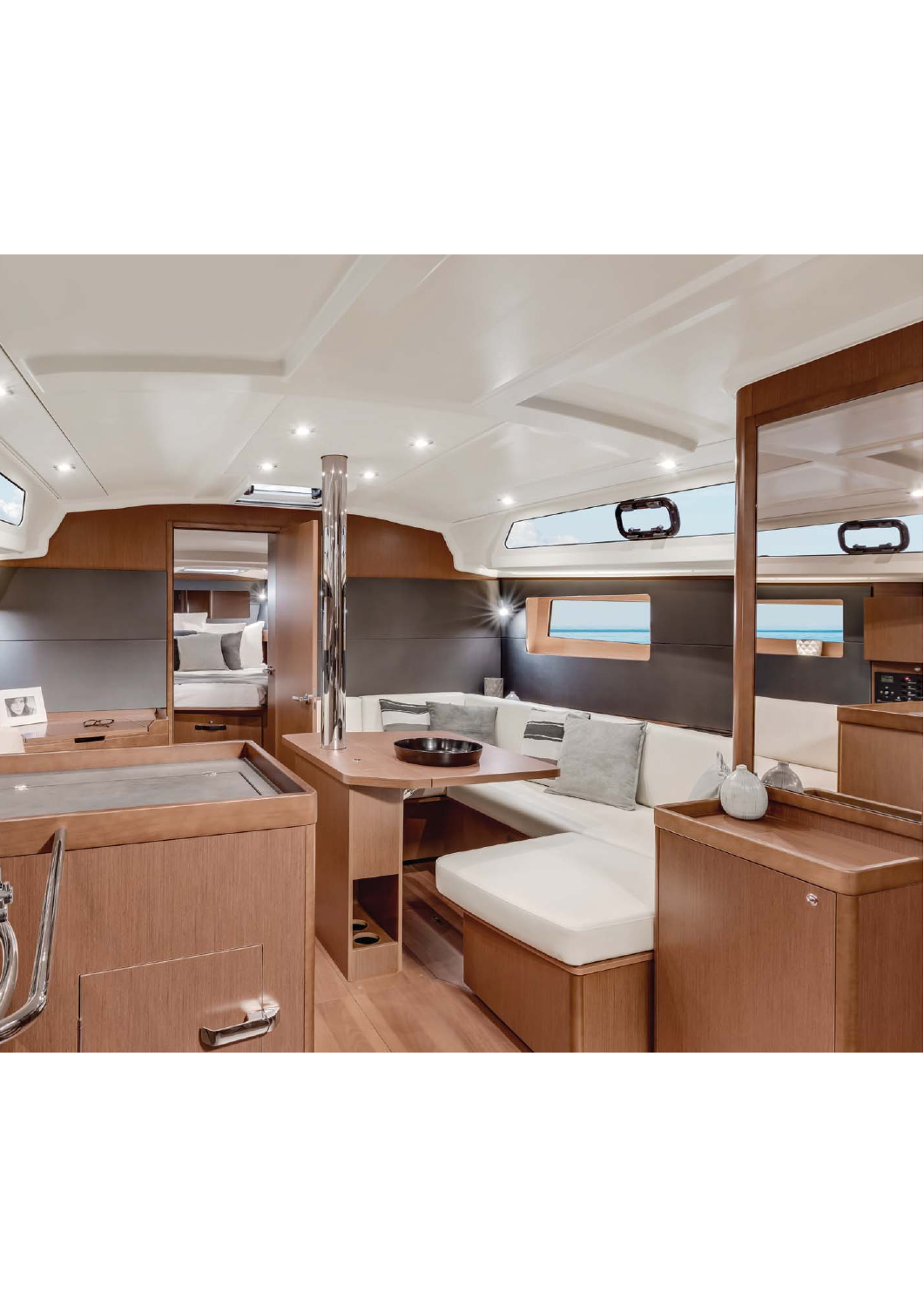# Oceanis 41.1

GENERAL SPECIFICATIONS | CARACTÉRISTIQUES GENERALES | CARATTERISTICHE GENERALI CARACTERÍSTICAS GENERALES | ALLGEMEINE EIGENSCHAFTEN

| Naval Architects   Architectes Navals   Architetti Navali   Arquitectos Navales   Architekt Konstrukteur                                                              | FINOT-CONQ                       |
|-----------------------------------------------------------------------------------------------------------------------------------------------------------------------|----------------------------------|
| Interior Design   Architecture Intérieure   Design Interno   Arquitectura Interior   Gestaltung und Design Innen                                                      | NAUTA DESIGN                     |
| Length Overall   Longueur Hors-Tout   Lunghezza Fuori Tutto   Eslora Total   Länge Über Alles                                                                         | 12,43 m - 40'9"                  |
| Hull Length   Longueur de Coque   Lunghezza Scafo   Eslora Casco   Länge Rumpf                                                                                        | 11,98 m - 39'4"                  |
| Lwl   Longeur Flottaison   Lunghezza al Galleggiamento   Eslora Flotación   Länge Wasserlinie                                                                         | 11,37 m - 37'4"                  |
| Hull Beam   Largeur de Coque   Larghezza Scafo   Manga Casco   Rumpfbreite                                                                                            | 4,20 m - 13'9"                   |
| Deep Draught   Tirant d'eau   Pescaggio   Calado   Tiefgang                                                                                                           | $2,19$ m - $7'2''$               |
| Deep Ballast Weight   Poids du Lest Long   Peso Chiglia Lunga   Peso Quilla Larga   Ballastgewicht Langkiel                                                           | 2 300 kg - 5,071 lbs             |
| Shallow Draught   Tirant d'eau PTE mini   PTE (Ridotto)   Calado PTE   Tiefgang Flachkiel                                                                             | $1,68$ m - 5'6"                  |
| Shallow Ballast Weight   Poids du Lest Court   Peso Chiglia Corta   Peso Quilla Corta   Ballastgewicht Kurzkiel                                                       | 2 507 kg - 5,527 lbs             |
| Air Draught   Tirant d'air   Altezza Massima   Altura Sobre Flotación   Austauchung                                                                                   | 18,86 m - 61'11"                 |
| Light Displacement (EC)   Déplacement Lège (CE)   Dislocamento a Vuoto (CE)   Desplazamiento en Rosca (CE)<br>Nettoverdrängung (EG)                                   | 7 836 kg - 17,271 lbs            |
| Fuel Capacity   Réservoir Carburant   Serbatoio Carburante   Depósito Carburante   Treibstofftank                                                                     | 200 l - 53 US gal                |
| Freshwater Capacity (Standard)   Capacité Eau Douce (Standard)   Capacità Acqua Dolce (Di Serie)<br>Capacidad Agua Dulce (Estándar)   Frischwasserbehälter (Standard) | 240 l - 63 US gal                |
| Freshwater Capacity (Optional)   Capacité Eau Douce (Option)   Capacità Acqua Dolce (Opzione)<br>Capacidad Agua Dulce (Opcional)   Frischwasserbehälter (Option)      | 330 l - 87 US gal                |
| Engine Power   Puissance Moteur   Potenza Motore   Potencia Motor   Motorleistung                                                                                     | 45 HP                            |
| EC Certificate   Attestation CE   Attestato Certificazione CE   Certificado CE   CE Fahrtgebietszertifikat                                                            | A8/B9/C12                        |
| Mainsail Area (Classic)   Surface GV   Superficie Randa   Superficie Vela Mayor   Segelfläche Großsegel                                                               | 40 m <sup>2</sup> - 430 sq ft    |
| Mainsail Area (Furler)   Surface GV   Superficie Randa   Superficie Vela Mayor   Segelfläche Großsegel                                                                | 33 $m^2$ - 355 sq ft             |
| Genoa Area (106%)   Surface Génois (106%)   Superficie Genoa (106%)   Superficie Genova (106%)   Genua (106%)                                                         | 42,00 m <sup>2</sup> - 452 sq ft |
| Code 0   Código 0                                                                                                                                                     | 78,30 m <sup>2</sup> - 843 sq ft |
| Selftacking jib   Foc Autovireur   Fiocco Autovirante   Foque Autovirante   Selbstwendendes Focksegel                                                                 | $33 \text{ m}^2$ - 355 sq ft     |
| Asymmetric Spinnaker   Spi Asymétrique   Spi Asimmetrico   Spi Asimétrico   Asymmetrischer Spinnaker                                                                  | 130 m <sup>2</sup> - 1,400 sq ft |
| Staysail (On furler)   Trinquette (Sur enrouleur)   Trinchettina (Su avvolgigenoa)   Trinqueta (En enrollador)<br>Stagfock (An rollvorrichtung)                       | 20,90 m <sup>2</sup> - 225 sq ft |

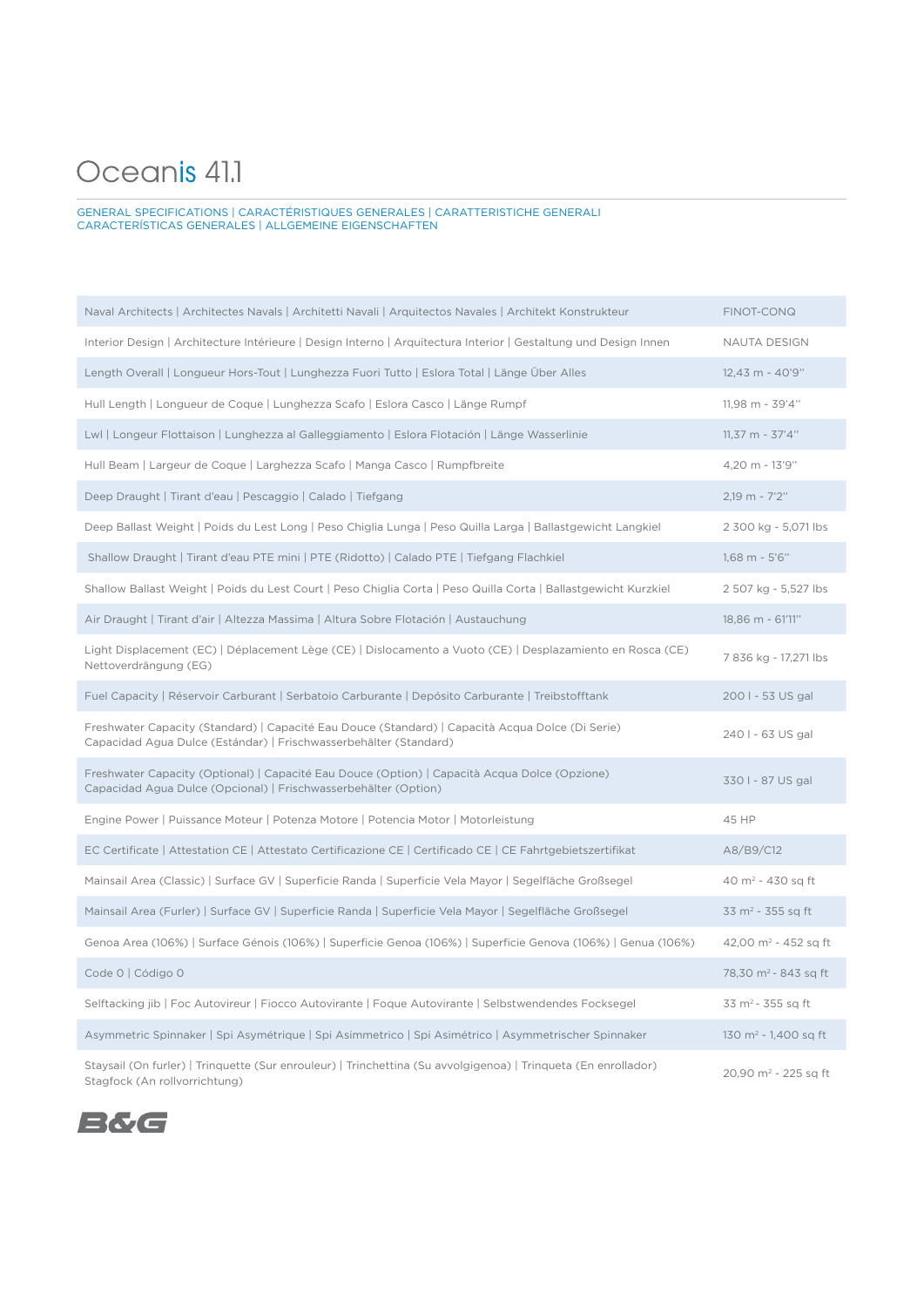POLAR DIAGRAM



OC41.1 GTE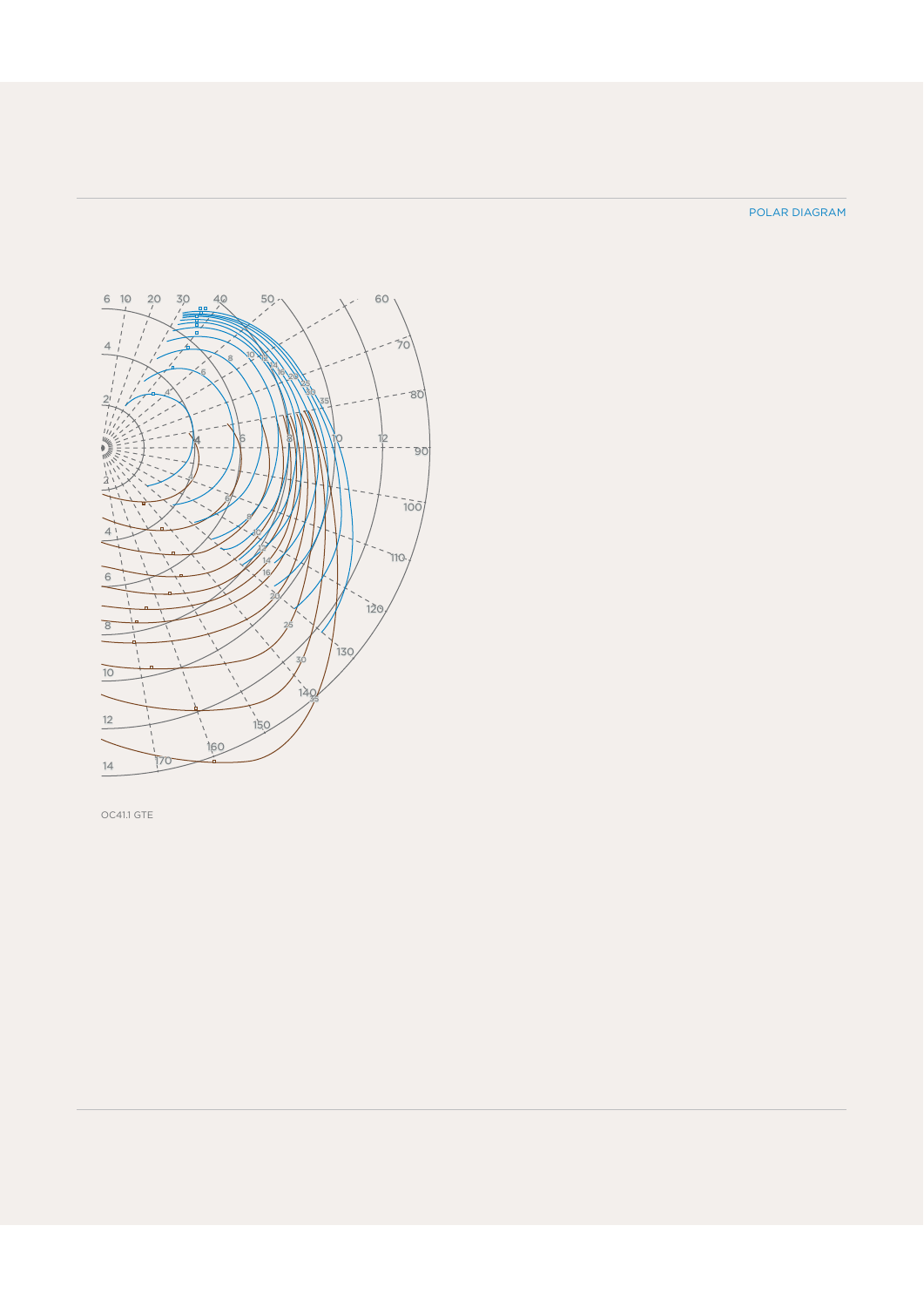## Oceanis 41.1



Choice of: deep draught (2,19 m - 7'2") and shallow draught (1,68 m - 5'6") *Au choix : grand tirant d'eau (2,19 m* - *7'2*"*) ou petit tirant d'eau (1,68 m* - *5'6")* 

Hull chine over the full length of the boat: enhanced performance, increased stiffness and reduced heel, optimisation of the interior space *Bouchain de coque sur toute la longueur du bateau : plus de performance, plus de raideur et moins de gîte, maximisation du volume intérieur*

6 large hull ports for a panoramic ス view over the sea, long coaming windows *6 grands hublots de coque pour une vue sur mer omniprésente, longs vitrages d'hiloire*

Mainsail arch: the arch receives the  $\mathbf{A}^{\mathcal{N}}$ mainsail traveler track and frees the cockpit *Arceau de grand-voile : arceau reçoit le point d'écoute et libère le cockpit*







Windlass and anchor fairlead ์ 5 *Guindeau et davier*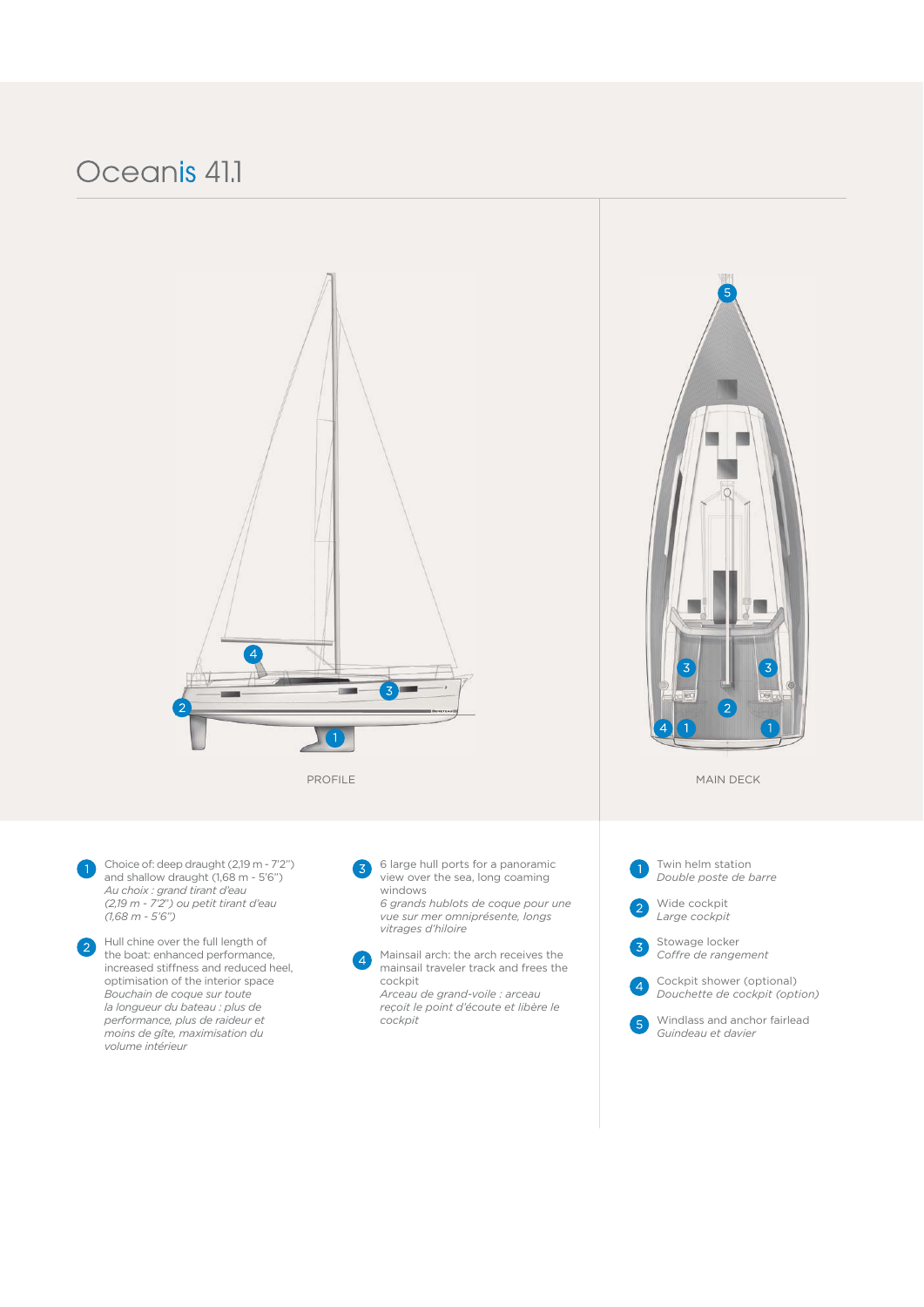

Master cabin with large central bed, bed head facing forward, double door for a good view of the bow *Cabine propriétaire avec grand lit central, tête de lit à l'avant, porte double pour une belle perspective vers l'avant* 

Fitted L-shaped galley, large  $\mathcal{D}^{\mathcal{C}}$ storage space with scullery to portside including hanging locker, lockers and room for a dishwasher *Cuisine en L équipée, grand volume de rangement avec l'arrière-cuisine à bâbord intégrant penderie, coffres et possibilité d'installer un lave-vaisselle*

Bathroom with toilet and separate  $|z|$ shower *Salle d'eau avec toilette et une* 



companionway with long hand rails *Descente de carré à pente très douce à 45° avec longues mains courantes*



Large sails locker accessed from  $\left( 6\right)$ the cockpit and scullery, a hanging locker in each cabin *Grande soute à voiles accessible depuis le cockpit et l'arrière-cuisine, une penderie dans chaque cabine*